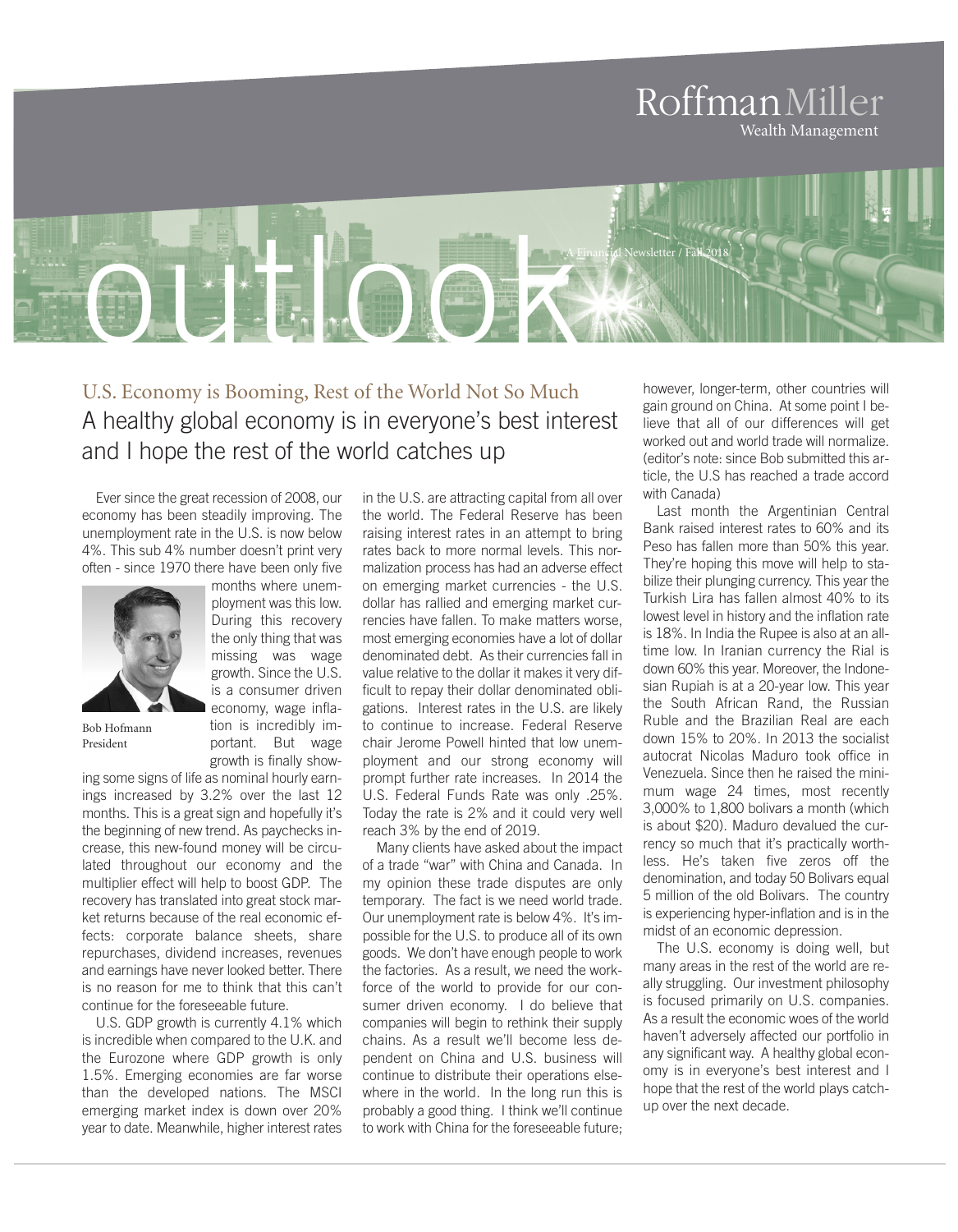# outlook

## Getting Your Personal Finances in Shape for 2019 Fall is a good time to assess where you stand and where you could be

Provided by Lori Hartman

**You need not wait for 2019 to plan improvements to your finances.** You can begin now. The last few months of 2018 give you a prime time to examine critical areas of your budget, your credit, and your investments.

**You could work on your emergency fund (or your rainy day fund).** To clarify, an emergency fund is the money you store in reserve for unforeseen financial disruptions; a rainy day fund is money saved for costs you anticipate will occur. A strong emergency fund contains the equivalent of a few months of salary, maybe even more; a rainy day fund could contain as little as a few hundred dollars.

Optionally, you could hold this money in a high-yield savings account. A little searching may lead to a variety of choices; here in September, it is not hard to find accounts offering 1.5% or more annual interest, as opposed to the common 0.1% or less. Remember that a high-yield savings account is intended as a place to park money; if you make regular deposits and withdrawals to and from it and treat it like a checking account, you may incur fees that diminish the savings progress you make. $^1$ 

**Review your credit score.** Federal law entitles you to a free copy of your credit report at each of the three nationwide credit reporting firms (Equifax, TransUnion, and Experian) every 12 months. Now is as good a time as any to request these reports; visit annualcreditreport.com or call 1-877-322-8228 to order them. At the very least, you will learn your credit score. You may also detect errors and mistakes that might be harming your credit rating.<sup>2</sup>

**Think about the way you are saving for major financial goals.** Has your financial situation improved in 2018, to the extent that you could contribute a little more money to an IRA or a workplace retirement plan now or next year? If you are not contributing enough at work to receive a matching contribution from your employer, maybe now you can.

Also, consider the way your invested assets are held. What are your current and future allocations? Some people have heavy concentrations of equities in their workplace retirement plan, IRA, or brokerage account due to Wall Street's long bull market. If this is true for you, there may be some pain when the next bear market begins. Check in on your portfolio while things are still bullish.

**Can you spend less in 2019?** That might be a key to saving more and putting more money into your rainy day or emergency funds. If your pay has increased, your discretionary spending does not necessarily have to increase with it. See if you can find room in your budget to possibly cut an expense and redirect the money into savings or investments.

**You may also want to set some near-term financial goals for yourself.** Whether you want to accomplish in 2019 what you did not quite do in 2018, or further the positive financial trends underway in your life, now is the time to look forward and plan.

This material was prepared by MarketingPro, Inc., and does not necessarily represent the views of the presenting party, nor their affiliates. This information has been derived from sources believed to be accurate. Please note - investing involves risk, and past performance is no guarantee of future results. The publisher is not engaged in rendering legal, accounting or other professional services. If assistance is needed, the reader is advised to engage the services of a competent professional. This information should not be construed as investment, tax or legal advice and may not be relied on for avoiding any Federal tax penalty. This is neither a solicitation nor recommendation to purchase or sell any investment or insurance product or service, and should not be relied upon as such. All indices are unmanaged and are not illustrative of any particular investment.

Citations.

1 - thesimpledollar.com/best-high-interest-savings-accounts/ [8/31/18]

2 - ftc.gov/faq/consumer-protection/get-my-free-credit-report [9/6/18]

### There's nothing like an inheritance to burn a hole in one's pocket

## Making a Family Fortune Last

Individuals who've amassed significant assets are often concerned about the longevity of their wealth—and for good reason. Only 30% of affluent families are able to maintain their wealth through the second generation, and only 10% have anything left after the third.

"Anxieties about successfully passing down assets or a family business aren't new," says John Pettee, a Phoenix-based Schwab wealth strategist, "but they're increasingly common"—for the simple reason that some \$30 trillion is poised to pass from the Baby Boomers to their heirs over the next several decades, the largest intergenerational transfer of wealth in history. $^{\rm 1}$ 

Despite the range of assets and circumstances, there are three areas on which every family should focus when creating an enduring wealth strategy.

#### 1. COMMUNICATION

Many clients struggle with how much to tell their descendants, especially when heirs are teens or young adults. "It's not uncommon for clients to worry about creating so-called trust-fund babies who treat an inheritance as an excuse to blow off school or work," says Nancy Murphy, a Schwab senior financial planner in Indianapolis.

But John and Nancy both believe disclosing some, if not all, information is the best path forward in most cases, regarding not only the sums at stake but also the structure of an inheritance. Will it be an outright gift? A conditional gift? An irrevocable trust? (See "Passing it on," below.)

"Wealth preservation takes discipline on the part of the next generation," John says. "By communicating the details of an inheritance up front, you give heirs the time they need to fully understand the implications of the gift. *Continued on page <sup>4</sup>*

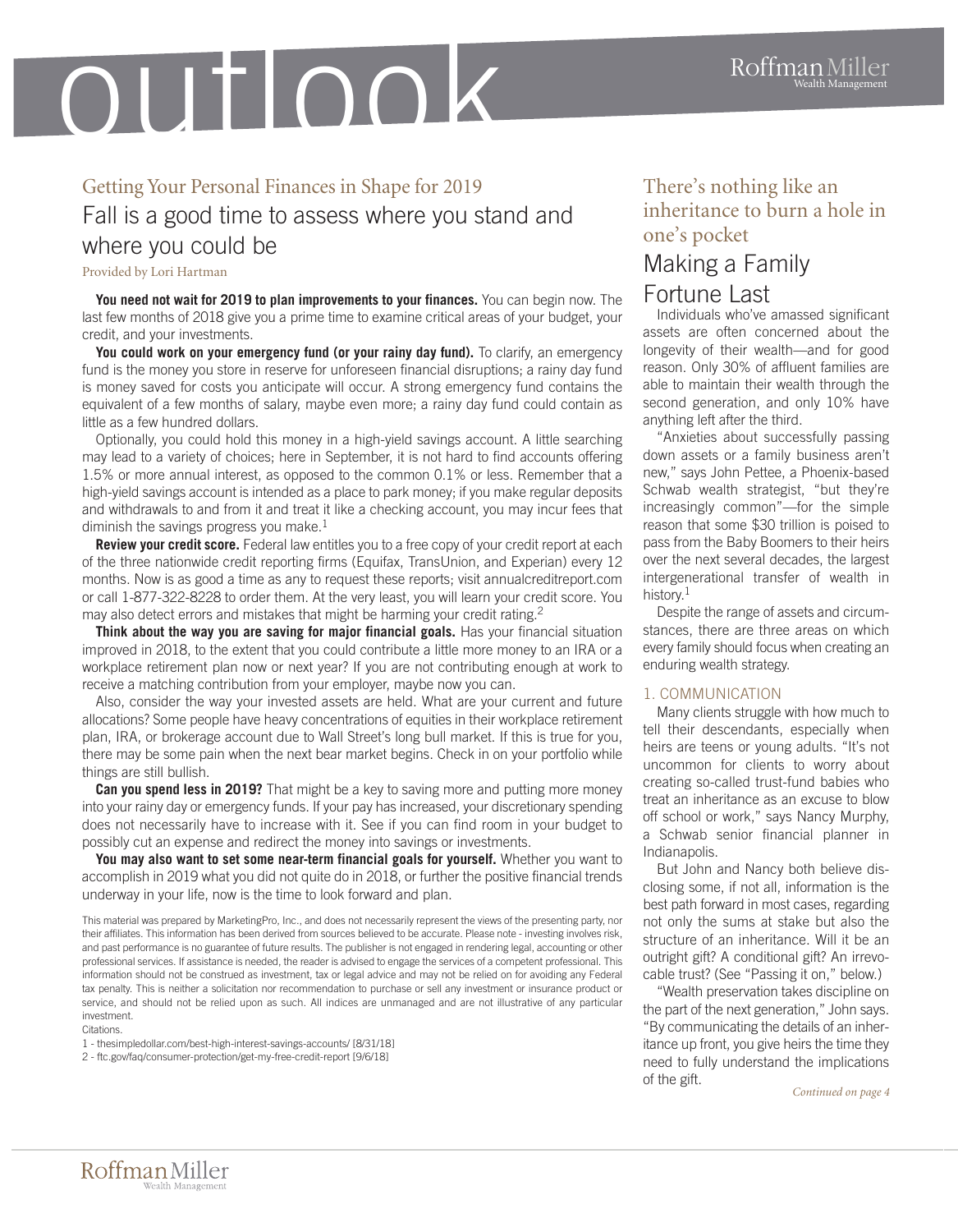### We love companies that pay dividends and increase those dividends consistently over time Investing in Quality Companies Increasingly Pays Dividends

At Roffman Miller we love companies that pay dividends and increase those dividends consistently over time. We're not exclusively



dividend-oriented, but our long-time clients know that we believe one major aspect of high-quality companies is that they are investor focused and this usually means returning capital to

tionally, once a com-

Chief Investment Officer shareholders. Tradi-Mark Frombach

pany is past its "high growth" phase, capital that was once needed to grow the business can be redirected towards shareholders in the form of dividends and stock buybacks.

In the best of both worlds, companies can grow profits at above average rates and pay a dividend – take Apple Inc. as a recent example. Apple generates billions of dollars each month that it doesn't need to keep innovating and growing, so it is aggressively buying its own shares and paying an increasing dividend, all the while growing revenue at a double-digit rate.

A company's board of directors has the discretion of paying a dividend each quarter – it's not automatic, it is deliberated and decided upon each time they meet. For investors the five examples in the table below represent a significant increase in the coming year's income versus the past year. If you held equal amounts of each company's stock, your dividend income just increased 20%. I'll admit, those examples are above my expectations of dividends increasing at the rate of earnings growth (think 5-9% annually). But they bring up the average and even average increases are more than Social Security or your pension will give you.

There are high quality companies that do

not yet pay a dividend. Think Google parent Alphabet Inc. Some investors feel that paying a dividend will be a sign that their growth phase is over, but I can remember both Microsoft and Apple initiating dividends and it hasn't hurt either company's revenue growth or stock returns.

As Bob mentioned, we predominantly own U.S.-based companies. Most are large and well known, the type we believe will make money in good times and survive the bad times, sometimes consolidating their weaker competition. But we're also interested in "off the radar" companies that meet our investment criteria. VF Corp is one such company.

VF Corporation (symbol VFC) was founded in 1899 as the Reading Glove and Mitten Manufacturing Company. Two decades later the name was changed to Schuylkill Silk Manufacturing to reflect its expansion into silk lingerie, and soon thereafter it adopted the more commonly known name of Vanity Fair Mills. The company went public in 1951 and began paying a dividend in the 1970s, and sometime in between the name was changed again to VF Corporation because of the increasingly diverse product line.

Today VF is a global clothing manufacturing powerhouse with over \$12 billion in annual sales, doing business in over 170 countries with more than 70,000 employees across 30 different brands. Five of their brands each contribute over one billion dollars of annual revenue: Vans, The North Face, Timberland, Wrangler, and Lee. Vans is on its way to become VF's first \$3 billion brand.

VF is in a very competitive and cyclical business. Roffman Miller first took a look at this company back in 2007, before the financial crisis unfolded. I remember my early opinions of the company focused on the creativity, brands and marketing skills,

financial strength, and board commitment to dividends.

Following the 2008 crisis VF and many other clothing manufacturers suffered a steep revenue decline. As sales and profits declined, VF tightened its belt and increased profit margins, earnings per share, and the dividend. Next, they focused marketing efforts on their strongest and most profitable brands, committing an additional \$100 million to the 2010 marketing budget, emphasizing both direct-to-consumer sales and International growth by opening more branded retail stores at a time when other retailers were closing their doors.

Management at VF has proven themselves over and over, and current CEO Steve Rendle, 58, is no exception. Rendle has been with the company since 1999 and has assisted in acquiring many of the brands they own today.

VF makes clothing look like a growth business, and the stock reflects that, up almost 300% since those days back in 2007. 40% of sales are in growth markets outside the U.S. The dividend has increased for 45 years in a row and has more than doubled in just the past five years. We are waiting for an announcement of an increase in the upcoming December payment. Because of the recent performance, we have not been aggressively adding the stock to portfolios – but we will keep an eye out for a good entry point.

As Bob mentioned in his letter, wage growth is finally measurable across the U.S. employment spectrum. That's usually an early indicator of inflation – as consumers we can already see it in housing and food costs, and companies tell us they are dealing with input prices rising in almost every conversation we have. Quality companies will be able to adjust, and investors will reap the benefits of even higher returns.

| DIVIDEND INCREASES ANNOUNCED IN SEPTEMBER |                     |                                                                  |                                                                 |
|-------------------------------------------|---------------------|------------------------------------------------------------------|-----------------------------------------------------------------|
| <b>COMPANY</b>                            | % DIVIDEND INCREASE | <b>TOTAL INCREASE IN DIVIDEND</b><br><b>OVER PAST FIVE YEARS</b> | <b>AVERAGE DIVIDEND INCREASE</b><br><b>OVER PAST FIVE YEARS</b> |
| <b>JPMorgan</b>                           | 43%                 | 125%                                                             | 17.5%                                                           |
| McDonald's                                | 15%                 | 48%                                                              | 8.3%                                                            |
| <b>Texas Instruments</b>                  | 24%                 | 187%                                                             | 23.5%                                                           |
| <b>American Express</b>                   | 11%                 | 68%                                                              | 11.1%                                                           |
| RPM Inc.                                  | 9.4%                | 45%                                                              | 7.8%                                                            |

outlook / Fall 2018

rm